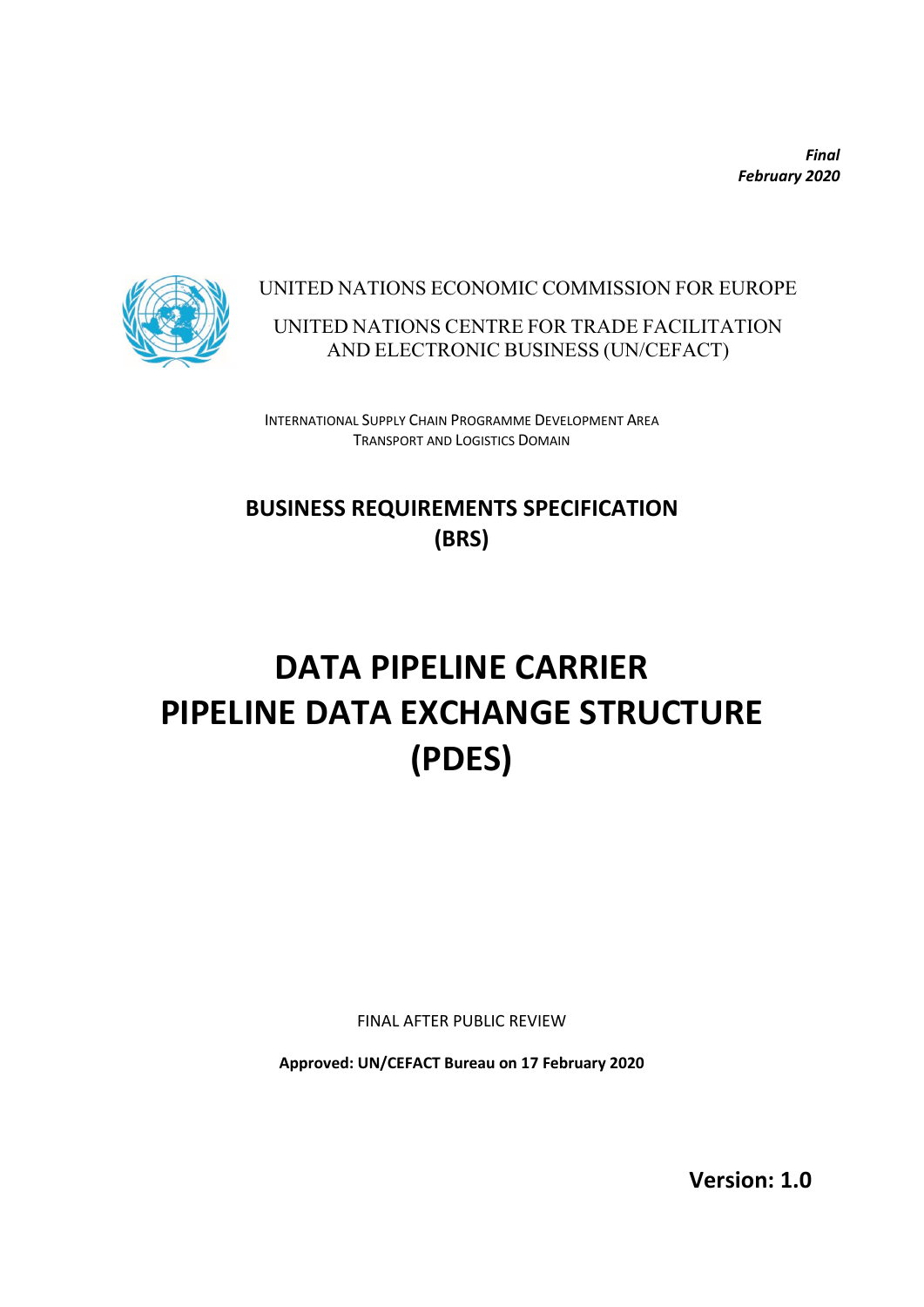# Table of Contents

<span id="page-1-0"></span>

| 5.3.1 Overall Business Process Use Case, Partner View and Conceptual Model 8                                  |
|---------------------------------------------------------------------------------------------------------------|
|                                                                                                               |
|                                                                                                               |
|                                                                                                               |
|                                                                                                               |
|                                                                                                               |
|                                                                                                               |
|                                                                                                               |
| 5.4.3 Business Realization View - Business Partner Types and Authorized Roles Error! Bookmark<br>not defined. |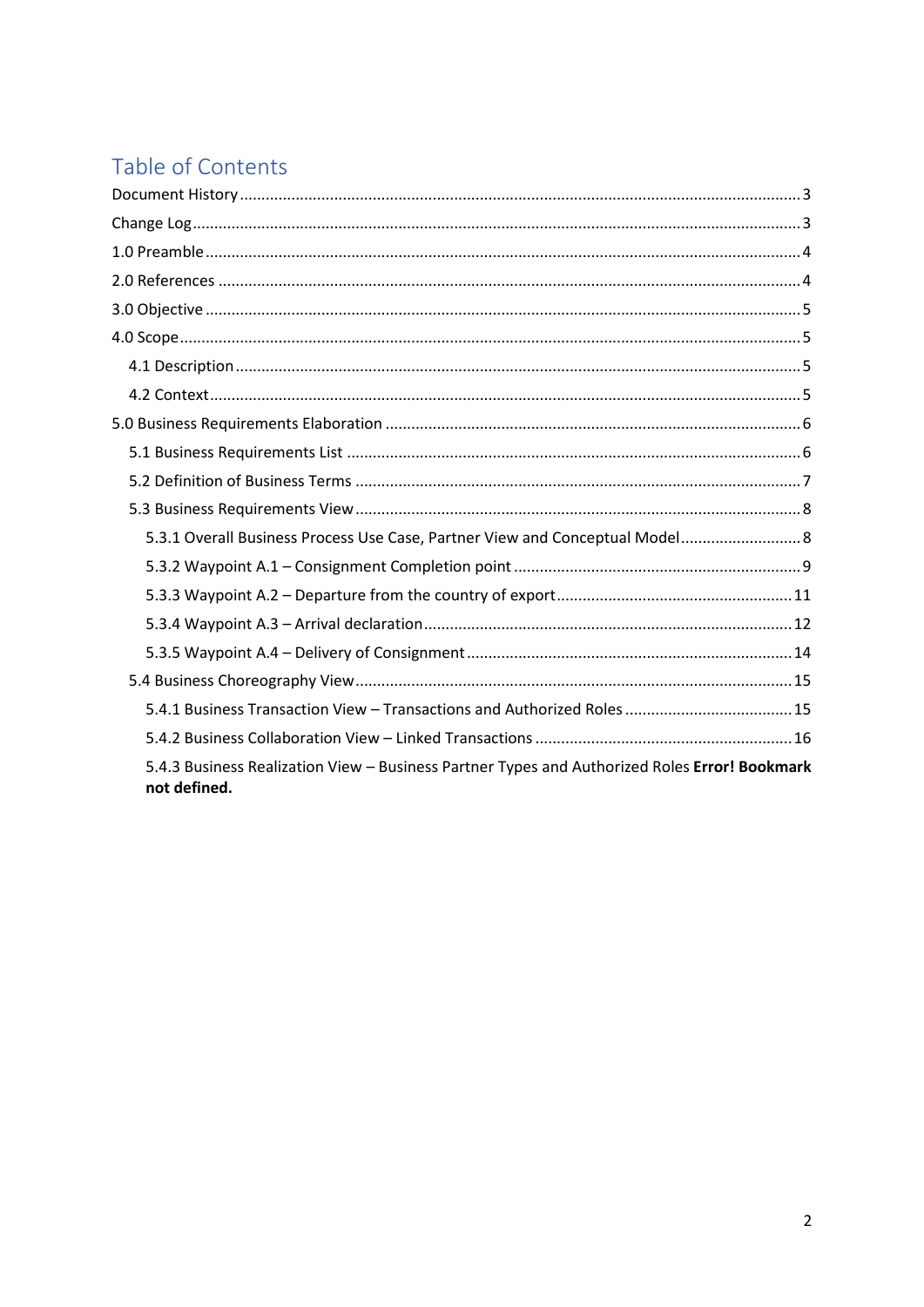## Document History

| <b>Phase</b>      | <b>Status</b> | <b>Date Last Modified</b> |
|-------------------|---------------|---------------------------|
| Draft development | Initial       | 22-AUG-2017               |

*Figure 01: PDES Document History*

# <span id="page-2-0"></span>Change Log

| Date of Change   | <b>Version</b> | Paragraph<br>Changed | <b>Summary of Changes</b>                                                                                                     |
|------------------|----------------|----------------------|-------------------------------------------------------------------------------------------------------------------------------|
| August 2017      | 0.1            |                      | <b>Initial Creation</b>                                                                                                       |
| September 2017   | 0.2            |                      | After sending for internal review, added feedback<br>around the link to the eCMR project and<br>commonality of the waypoints. |
| October 2017     | 0.3            |                      | Feedback from forum in Rome on wording,<br>difference between MMT and Pipeline                                                |
| January 2018     | 0.4            |                      | Feedback from Interim Meeting in Paris                                                                                        |
| April 2018       | 0.5            |                      | Overview of the BRS and feedback from Geneva<br>Forum                                                                         |
| April 2019       | 0.6            |                      | Feedback from Geneva Forum                                                                                                    |
| <b>July 2019</b> | 0.7            |                      | Berlin working group to finalize draft for review.<br>Updated use cases.                                                      |
| August 2019      | 0.8            |                      | <b>Updating BRS required segments</b>                                                                                         |
| August 2019      | 0.9            |                      | <b>Draft for Public Review</b>                                                                                                |
| February 2020    | 1.0            |                      | Updates from the public review                                                                                                |

<span id="page-2-1"></span>*Figure 02: PDES Document Change Log*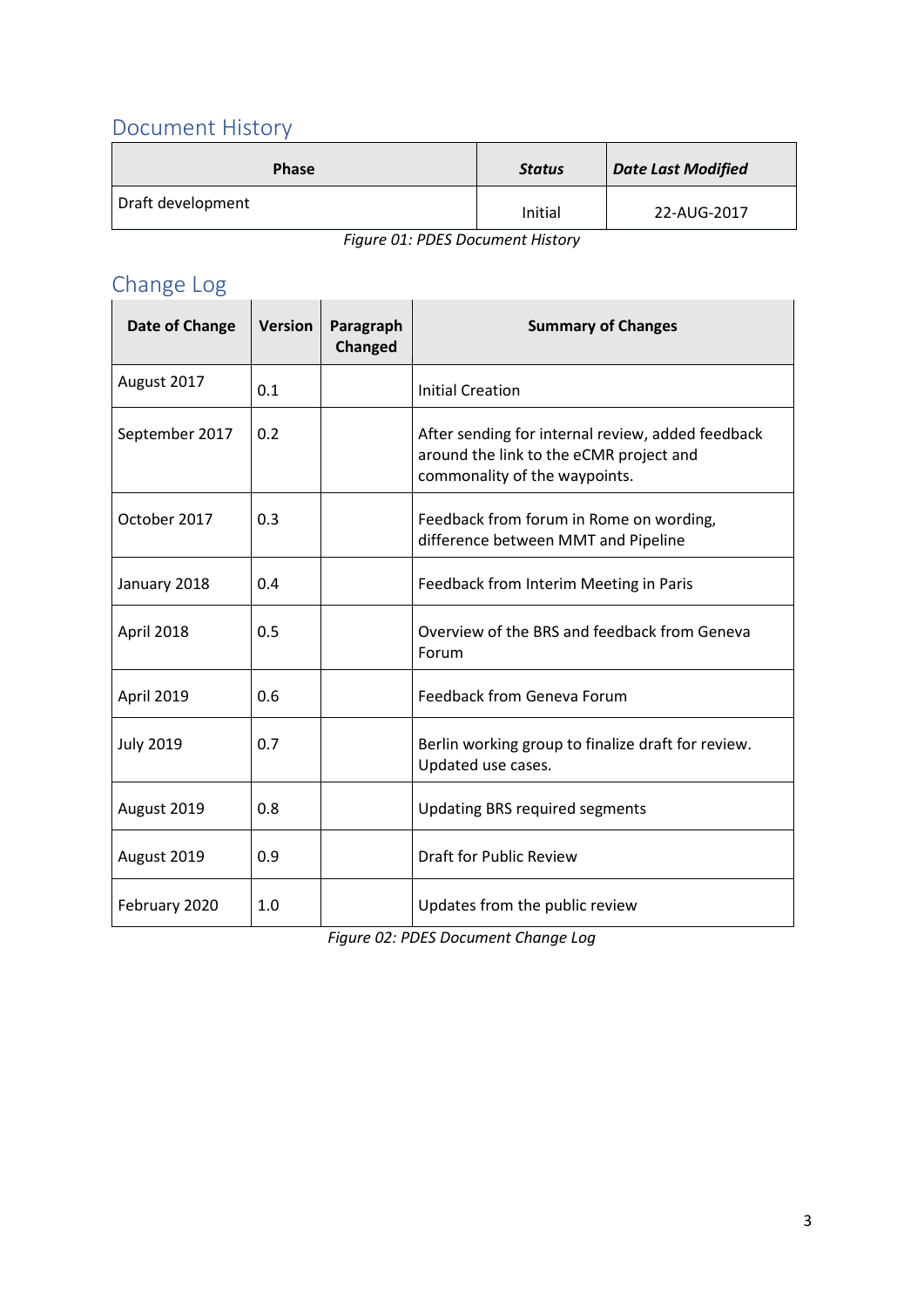### 1.0 Preamble

Easing modern trade flow requires improvements across the entire supply chain, including commercial and regulatory management. Key to managing these new demands and making optimum choices is to capture and use the right data at the right time from the right source. With this objective in mind, a number of pilot projects has led to the development of an end to end data carrier that describes the data to be sent between trading partners and to regulatory authorities through a "seamless integrated transaction." This process has necessitated a major rationalization of current business requirements and approaches in order to ensure capturing accurate data at its source.

In today's global supply chain business processes, information about transactions resides in siloed business and government systems. The information which is shared is often reinterpreted or filtered. As a result, the flow of goods is accompanied by information streams of poor quality. The lack of reliable, accurate and complete data makes it hard to achieve supply chain visibility. This, in turn, makes decision making, risk detection, efficient risk management, supply chain optimization by companies and supervision by regulatory inspection agencies very difficult.

The concept of a Data Pipeline allows data that originates at its source to be provided once and used multiple times throughout the supply chain, regardless of the mode of transport, party or regulatory agency that needs to access the data.

In the Data Pipeline concept, information is structured around waypoints when information is injected into the Data Pipeline ("input waypoints") or when information is extracted from the Data Pipeline ("output waypoints"). Various events take place in the process and movement of goods and these can potentially be "input waypoints", "output waypoints" or both. $<sup>1</sup>$  $<sup>1</sup>$  $<sup>1</sup>$ </sup>

Connectivity infrastructures for information sharing such as Data Pipeline environments enable better quality data, supply chain visibility and information sharing. They open new possibilities for system-based audit and the development of smart software applications to offer value-added services to business, such as automated planning and scheduling, and for regulatory agencies, such as automated monitoring and targeting.

In such a Data Pipeline approach, the quantity of data in the pipeline therefore grows as the goods move from seller and/or consignor to consignee and/or buyer while at the same time ensuring the quality of the data as it is coming from its source. These Data Pipelines will need to have a sequence of generic waypoints, but these will be constructed individually based on customer needs or mode of transport meaning that each one may be different.

### <span id="page-3-0"></span>2.0 References

- UN/CEFACT Multi-Modal Transport Reference Data Model (MMT-RDM)
- UN/CEFACT Buy-Ship-Pay Reference Data Model (BSP-RDM)
- EU CORE Project, http://www.coreproject.eu/
- EU Cassandra Project, http://www.cassandra-project.eu/
- eCMR Project https://uncefact.unece.org/pages/viewpage.action?pageId=9601458
- White Paper on Data Pipeline Concept for Improving Data Quality in the Supply Chain http://www.unece.org/fileadmin/DAM/cefact/GuidanceMaterials/WhitePaperDataPipeline\_ Eng.pdf

<span id="page-3-1"></span><sup>&</sup>lt;sup>1</sup> See UNECE « White Paper on Data Pipeline Concept for improving Data Quality in the Supply Chain", April 2018.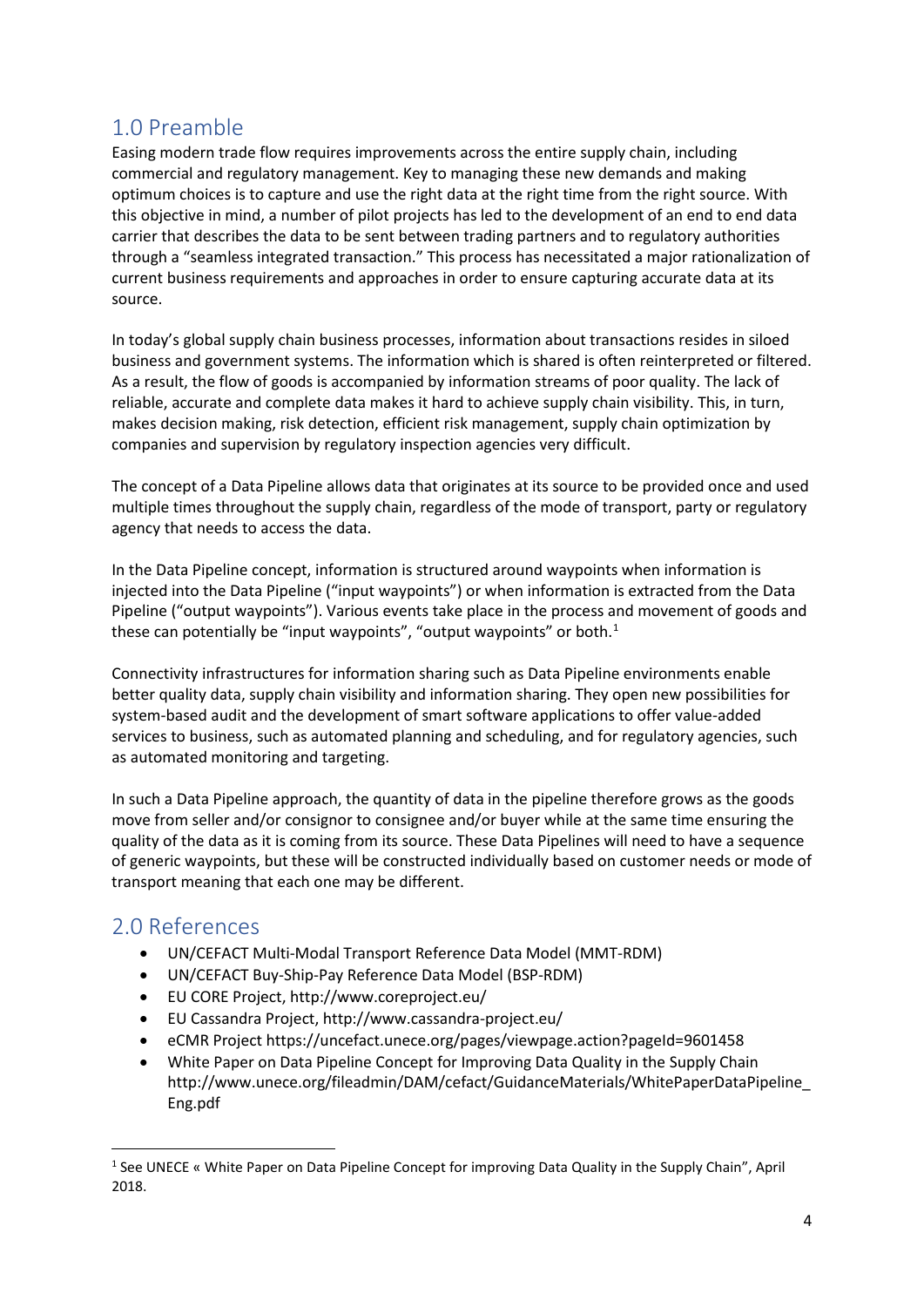• Smart Containers Whitepaper http://www.unece.org/fileadmin/DAM/cefact/GuidanceMaterials/WhitePaperSmartContain ers.pdf

### <span id="page-4-0"></span>3.0 Objective

The objective of this document is to outline and standardize the information entities of the Data Pipeline Carrier, which is based on the Multi Modal Transport Reference Data Model (MMT RDM). Data Pipelines in general may operate independently of each other, but should be interoperable in respect of the data, with the goal that the intended recipients can receive data in a standardized format that reduces the integration effort of data into their systems. Data Pipelines may be entirely private to a specific entity or eventually open (public) and accept complimentary data from any source that provides accurate and accountable information relevant to the transport process.

### <span id="page-4-1"></span>4.0 Scope

### <span id="page-4-2"></span>4.1 Description

The project scope is to standardize and harmonize messages related to the cross-border exchange of goods for any mode of transport to be exchanged between multiple actors within a supply chain, either directly within one or between corresponding Data Pipelines. The Data Pipeline works on the principle that advance data from trusted sources is made available at the earliest opportunity to those that need and require the data.

The Data Pipeline can be used in conjunction with documents, but the primary focus is on processdriven data exchange.

Events that take place at key points in time during the process are known as "waypoints." The definition of all possible waypoints is not within the scope of this document as these may vary depending on the needs of the business partners and the mode of transport.

Future waypoints may be defined for specific modes of transport or business processes to suit as appropriate. The White Paper "Data Pipeline Concept for Improving Data Quality in the Supply Chain" outlines multimodal waypoints that could be used in international supply chains.

This document describes a typical scenario in all modes of transport, using these 4 key waypoints:

- 1. Consignment Completion Point
- 2. Departure from the Country of Export
- 3. Arrival Declaration
- 4. Delivery of Consignment

| <b>Context Category</b>        | <b>Description</b>                                                                                    |
|--------------------------------|-------------------------------------------------------------------------------------------------------|
| <b>Business Process</b>        | Data exchange via Pipeline Data Exchange Structure<br>BUY-SHIP-PAY / Multi Modal Transport RDM / PDES |
| <b>Product Classification</b>  | All                                                                                                   |
| <b>Industry Classification</b> | All                                                                                                   |
| Geopolitical                   | Global                                                                                                |
| <b>Official Constraints</b>    | <b>None</b>                                                                                           |
| <b>Business Process Role</b>   | Sender of information; user of information                                                            |

#### <span id="page-4-3"></span>4.2 Context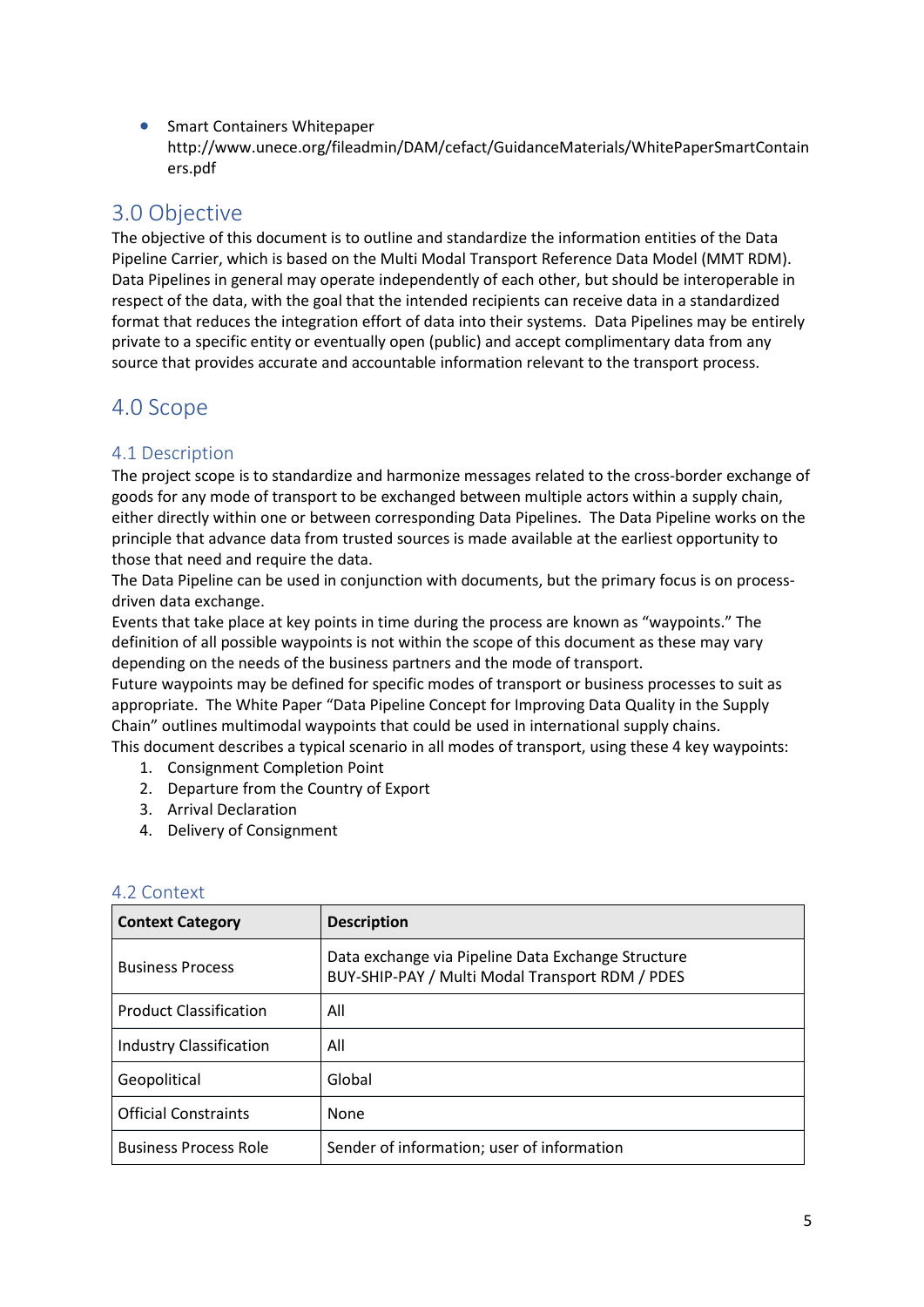| <b>Description</b>                                                                                                                                 |
|----------------------------------------------------------------------------------------------------------------------------------------------------|
| Buyer, Seller, Transport Service Buyer, Transport Service Provider,<br>Declarant, Customs, Regulatory Agency, Consignor, Consignee, IoT<br>device. |
| No limitations                                                                                                                                     |
|                                                                                                                                                    |

*Figure 03: Context Categories for PDES*

# <span id="page-5-0"></span>5.0 Business Requirements Elaboration

### <span id="page-5-1"></span>5.1 Business Requirements List

In the Date Pipeline concept, information is structured around waypoints when information is injected into the Data Pipeline ("input waypoints") or when information is extracted from the pipeline ("output waypoints"). Various events take place in the process and movement of goods and these can potentially be "input waypoints", "output waypoints" or both.

The definition of all possible waypoints is not within the scope of this document as these may vary depending on the needs of the business partners and the mode of transport.

Future waypoints may be defined for specific modes of transport or business processes to suit as appropriate. The White Paper "Data Pipeline Concept for Improving Data Quality in the Supply Chain" outlines multimodal waypoints that could be used in international supply chains. The injection of information can have multiple sources just as the users of the information in the pipeline could be multiple. For this reason, using a clear semantic standard based on the UN/CEFACT MMT RDM is very important.

This document describes a typical scenario relevant to all modes of transport, using these 4 key OUTPUT waypoints:

- 1. Consignment Completion Point
- 2. Departure from the Country of Export
- 3. Arrival declaration
- 4. Delivery of Consignment

| <b>Number</b> | <b>Business Requirement Statement</b>                                                                                                                                                                                                                                                                                                                                                        | <b>Business Transaction Name</b>        |
|---------------|----------------------------------------------------------------------------------------------------------------------------------------------------------------------------------------------------------------------------------------------------------------------------------------------------------------------------------------------------------------------------------------------|-----------------------------------------|
| A.1           | The point that the goods are physically loaded into a<br>container, a unit load device (ULD) or into the packaging<br>for its main transport.<br>The Consignor or Transport Service Provider should have<br>all information concerning the commercial aspects of<br>the goods and the scheduled main transport.                                                                              | Consignment completion<br>point         |
| A.2           | The point at which the goods have actually left the port<br>of loading, confirming the transport has taken place.<br>The Transport Service Provider should have all<br>information concerning the actual transportation.<br>This information can be transmitted to the Consignee or<br>Buyer as well as to Regulatory Agencies in the country of<br>arrival in order to plan their arrivals. | Departure from the country<br>of export |
| A.3           | The point at which the required customs declaration for<br>the arrival of the goods takes place.                                                                                                                                                                                                                                                                                             | Arrival declaration                     |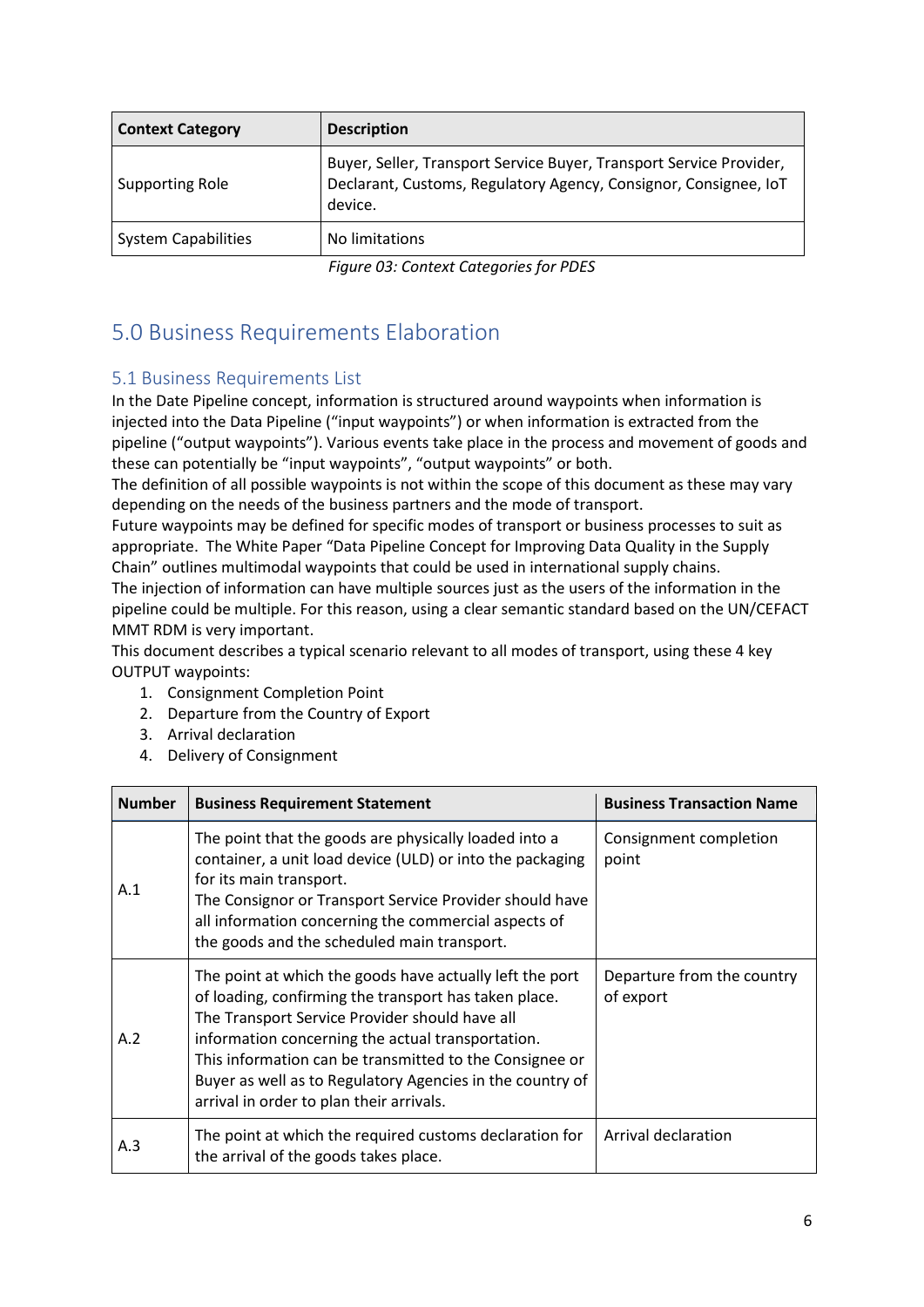| <b>Number</b> | <b>Business Requirement Statement</b>                                                                                                                                                                                                 | <b>Business Transaction Name</b> |
|---------------|---------------------------------------------------------------------------------------------------------------------------------------------------------------------------------------------------------------------------------------|----------------------------------|
|               | The information can be transmitted directly to the<br>relevant Regulatory Agency or alternatively to the<br>declarant who uses the information for these regulatory<br>procedures.                                                    |                                  |
| A.4           | The point at which the consignment is actually delivered<br>to the consignee or Delivery Party under the transport<br>contract.<br>The information can be transmitted to the Consignee, a<br>Transport Service Provider or the Buyer. | Delivery of consignment          |

*Figure 04: PDES Business Requirement List*

| <b>Number</b> | <b>Data Requirement Statement</b>                                                                                                          |
|---------------|--------------------------------------------------------------------------------------------------------------------------------------------|
| <b>B1</b>     | The data pipeline specification should provide interoperability with the UN/CEFACT<br>Multi-Modal Transport Reference Data Model (MMT RDM) |

*Figure 05: PDES Data Requirement Statement Template*

### <span id="page-6-0"></span>5.2 Definition of Business Terms

The main terms are defined in the MMT RDM; the PDES is fully compliant with all of these definitions. The PDES makes reference to the following additional terms:

| <b>Term</b>                                      | <b>Definition</b>                                                                                                                                                                                                                                                                       |
|--------------------------------------------------|-----------------------------------------------------------------------------------------------------------------------------------------------------------------------------------------------------------------------------------------------------------------------------------------|
| Cross Border Agency,<br><b>Regulatory Agency</b> | An agency operating at the border handling the regulatory<br>aspects of entry of goods into a territory, including relevant<br>security procedures.                                                                                                                                     |
| eCMR                                             | Contract of carriage by road (eCMR) means a contract in which a<br>transport company, against the payment of freight, undertakes to<br>carry goods from one place to another. In the CMR Convention, a<br>contract of carriage is confirmed by the making out of a<br>consignment note. |
| <b>IoT</b> Device                                | An electronic device that may connect to the Internet to exchange<br>information with a software application that collects/receives,<br>stores and communications this information with users with or<br>without the use of an IoT platform.                                            |
| <b>PDES</b>                                      | Pipeline Data Exchange Structure, the data structure defined in<br>the project to provide the data in a Data Pipeline environment,<br>the PDES is a subset of the Multi Modal Transport Reference Data<br>Model (MMT RDM).                                                              |
| <b>Transport Service Buyer</b>                   | The buyer of transport services as stipulated in a Transport<br>Service Contract.                                                                                                                                                                                                       |
| <b>Transport Service Provider</b>                | The provider i.e. seller of transport services as stipulated in a<br>Transport Service Contract.                                                                                                                                                                                        |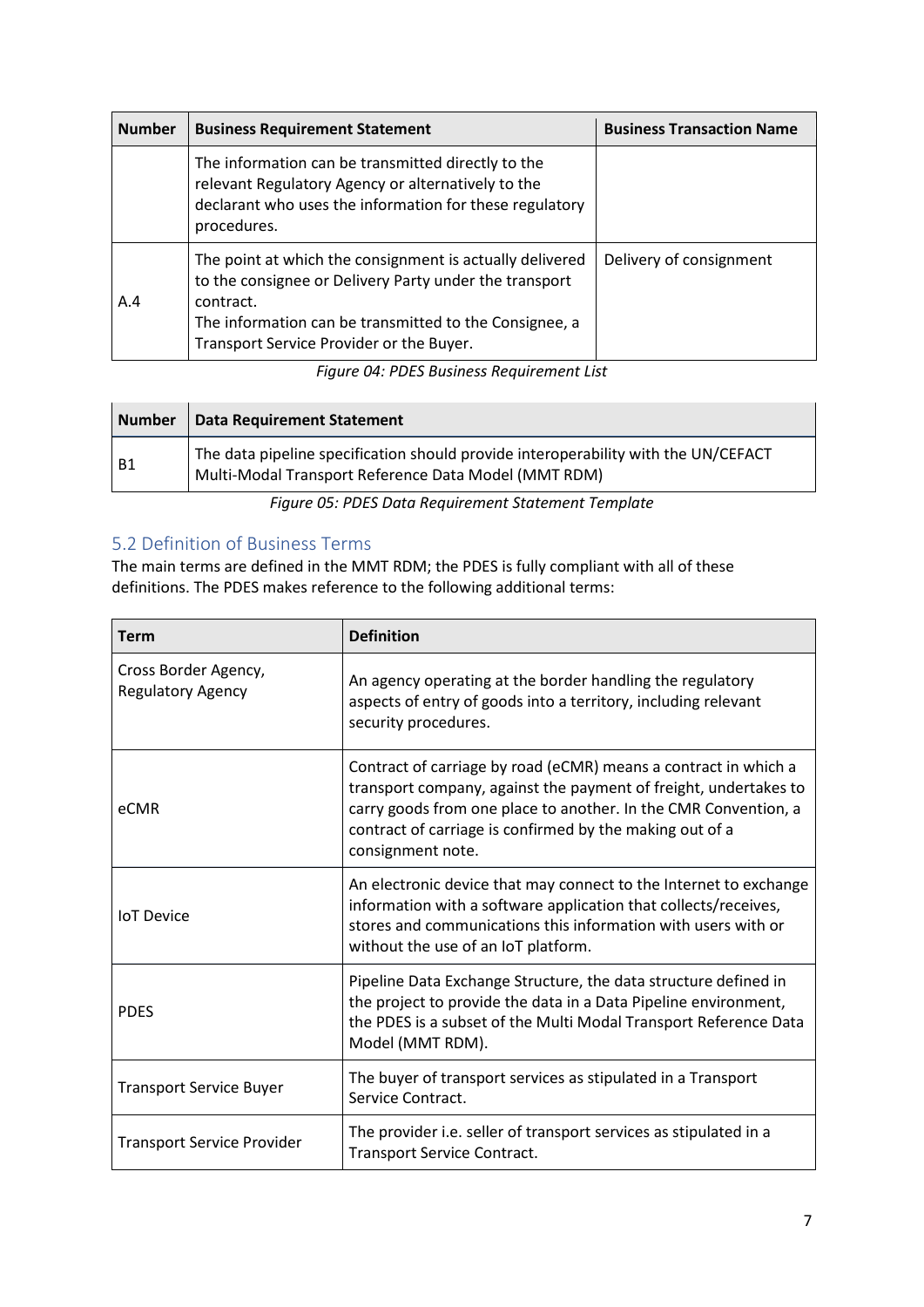| <b>Term</b> | <b>Definition</b>                                                                                                                                                                                                               |
|-------------|---------------------------------------------------------------------------------------------------------------------------------------------------------------------------------------------------------------------------------|
| ULD         | Unit Load Device. Standardized containers used for transporting<br>cargo in the air mode of transport. ULDs may also be used in the<br>pre-carriage and post-carriage of the cargo, with the main<br>transport being air cargo. |
| <b>WMS</b>  | Warehouse Management System                                                                                                                                                                                                     |
|             | $\mathcal{L}^{\prime}$ . As possible in $\mathcal{L}^{\prime}$ . It is the set of $\mathcal{L}^{\prime}$                                                                                                                        |

*Figure 06: PDES Definition of Terms*

### <span id="page-7-0"></span>5.3 Business Requirements View

#### <span id="page-7-1"></span>5.3.1 Overall Business Process Use Case, Partner View and Conceptual Model



*Figure 07: PDES Business Process Use Case Diagram*

The Data Pipeline is established through "input waypoints" and "output waypoints." Those who provide the information in the input waypoints are the source of the information; the intention is to try to get the information from its source. Those who use the information are the reasons for the output waypoints. Depending on the design of the Data Pipeline itself, only parts of the information may be made available at the output waypoint, i.e. information necessary for a specific procedure. The participants and stakeholders may in some cases be simultaneously both source of some original information and user of other information which preceded their operation. These participants and stakeholders include: Buyer, Seller, Transport Service Buyer, Transport Service Provider, Declarant, Customs, Regulatory Agency, Consignor, Consignee, IoT Device, Insurance Service Provider, Finance Service Provider, WMS…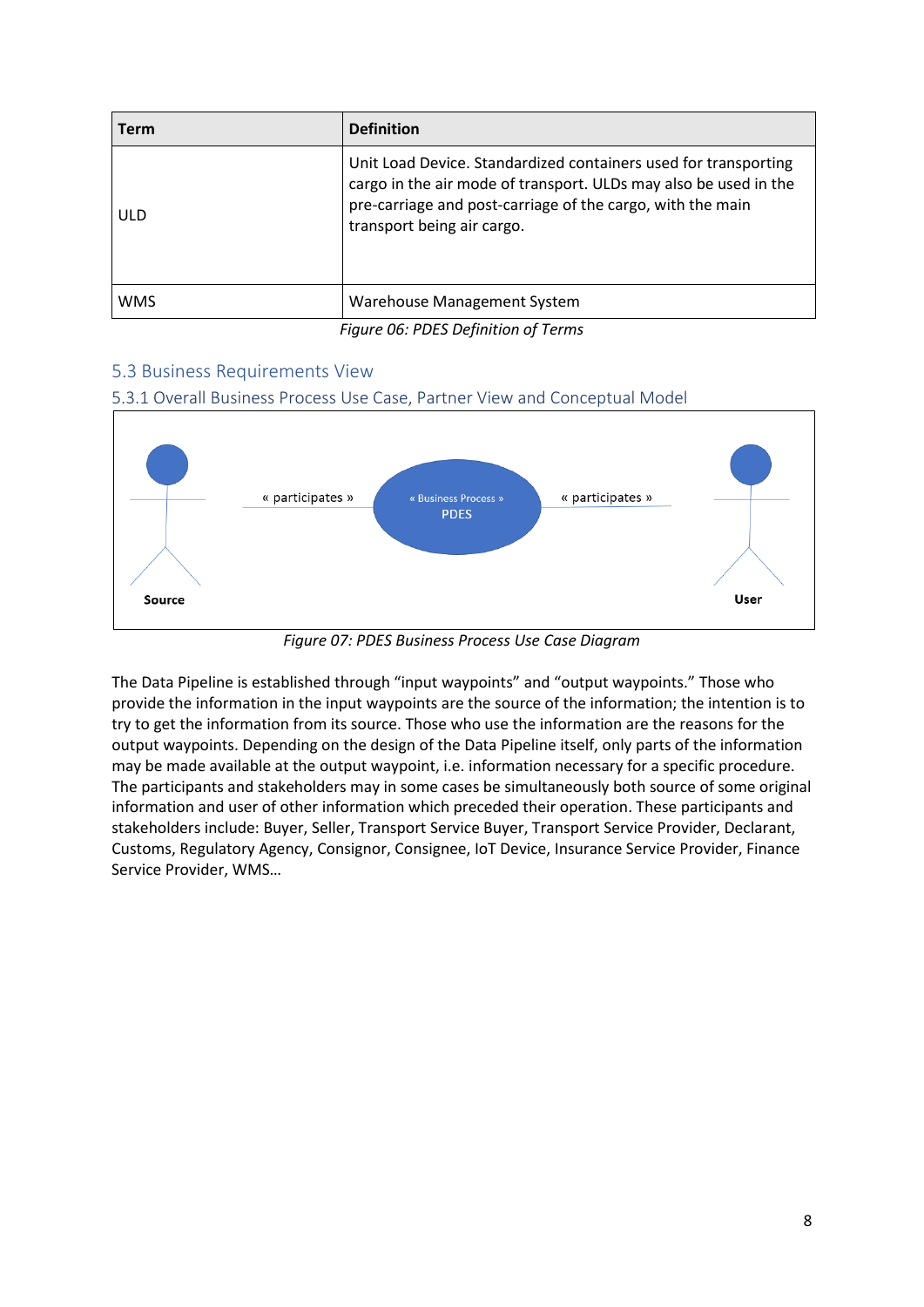

*Figure 08: PDES overall Conceptual Model*

#### <span id="page-8-0"></span>5.3.2 Waypoint A.1 – Consignment Completion point

| <b>A.1 Consignment Completion Point</b>                  |                                                                                                                                                                               |  |
|----------------------------------------------------------|-------------------------------------------------------------------------------------------------------------------------------------------------------------------------------|--|
| General                                                  |                                                                                                                                                                               |  |
| Name                                                     | <b>Consignment Completion Point</b>                                                                                                                                           |  |
| Description                                              | The point that the goods are physically loaded into its transport<br>equipment such as a container, a unit load device (ULD) or into<br>the packaging for its main transport. |  |
| <b>Details</b>                                           |                                                                                                                                                                               |  |
| <b>Classified to Business Areas</b><br>and Process Areas | <b>Business Area: Multi-Modal Transport</b><br>Process Area: Ship                                                                                                             |  |
| Participants and their interests                         | Consignee, Consignor, Delivery Party                                                                                                                                          |  |
| Stakeholders and their<br>interests                      | Insurance Service Providers, Finance Service Providers                                                                                                                        |  |
| Reference(s)                                             |                                                                                                                                                                               |  |
| <b>Start / End Characteristics</b>                       |                                                                                                                                                                               |  |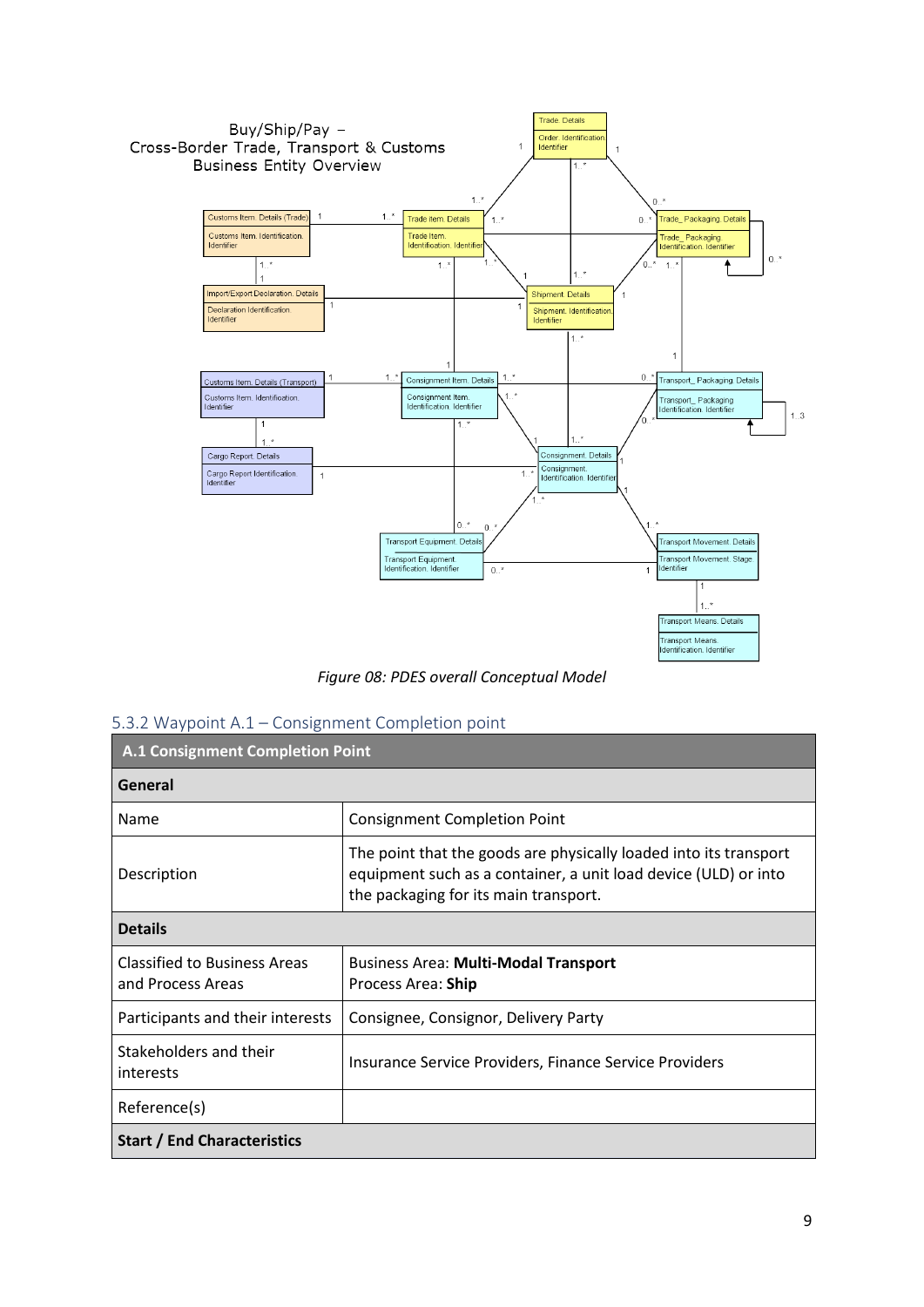| A.1 Consignment Completion Point   |                                                                                                                                                                                                                                                                                                                                                                                                                                                                                                                                                                                                                                                                                                                                                                                                                                                         |  |  |
|------------------------------------|---------------------------------------------------------------------------------------------------------------------------------------------------------------------------------------------------------------------------------------------------------------------------------------------------------------------------------------------------------------------------------------------------------------------------------------------------------------------------------------------------------------------------------------------------------------------------------------------------------------------------------------------------------------------------------------------------------------------------------------------------------------------------------------------------------------------------------------------------------|--|--|
| Pre-condition                      | The Despatch Party has a consignment to be transported and<br>knows the mode of transport (air, road, sea or rail).<br>The consignment has been or will be loaded into one or more<br>specific pieces of transport equipment.<br>The Consignor has advised the Transport Service Provider when the<br>consignment will be ready for pick-up.<br>The Transport Service Provider has space available on a specific<br>means of transport.<br>The Transport Service Provider and the Consignor/Despatch Party<br>have a contractual relationship.<br>The Despatch Party knows explicitly the number of items, weight<br>of the consignment loaded into the specific transport equipment<br>along with any transport equipment references or seals.<br>The Despatch process may also trigger payment and could be a<br>useful waypoint in the supply chain. |  |  |
| Post-condition                     | The Consignment is secured, loaded and departs the Despatch<br>Party to the next location in the movement.                                                                                                                                                                                                                                                                                                                                                                                                                                                                                                                                                                                                                                                                                                                                              |  |  |
| Begins When                        | Stuffing of the container, the ULD or the packaging for main<br>transport.                                                                                                                                                                                                                                                                                                                                                                                                                                                                                                                                                                                                                                                                                                                                                                              |  |  |
| Ends When                          | Doors closed on the container, the ULD or the packaging for main<br>transport. Eventually any seals affixed.                                                                                                                                                                                                                                                                                                                                                                                                                                                                                                                                                                                                                                                                                                                                            |  |  |
| Actions                            | None                                                                                                                                                                                                                                                                                                                                                                                                                                                                                                                                                                                                                                                                                                                                                                                                                                                    |  |  |
| Exceptions                         | None                                                                                                                                                                                                                                                                                                                                                                                                                                                                                                                                                                                                                                                                                                                                                                                                                                                    |  |  |
| <b>Relationships</b>               |                                                                                                                                                                                                                                                                                                                                                                                                                                                                                                                                                                                                                                                                                                                                                                                                                                                         |  |  |
| <b>Included Business Processes</b> | eCMR<br>The eCMR process shares this waypoint and could compliment<br>the data at this waypoint for cross border road movements.<br>The eCMR needs to provide trust that the data hasn't been<br>changed from this waypoint. Data could be added to the message<br>schema to accommodate this mode of transport requirement.                                                                                                                                                                                                                                                                                                                                                                                                                                                                                                                            |  |  |
| <b>Affected Business Processes</b> | None                                                                                                                                                                                                                                                                                                                                                                                                                                                                                                                                                                                                                                                                                                                                                                                                                                                    |  |  |

*Figure 09: PDES Business Process Worksheet; Consignment Completion Point*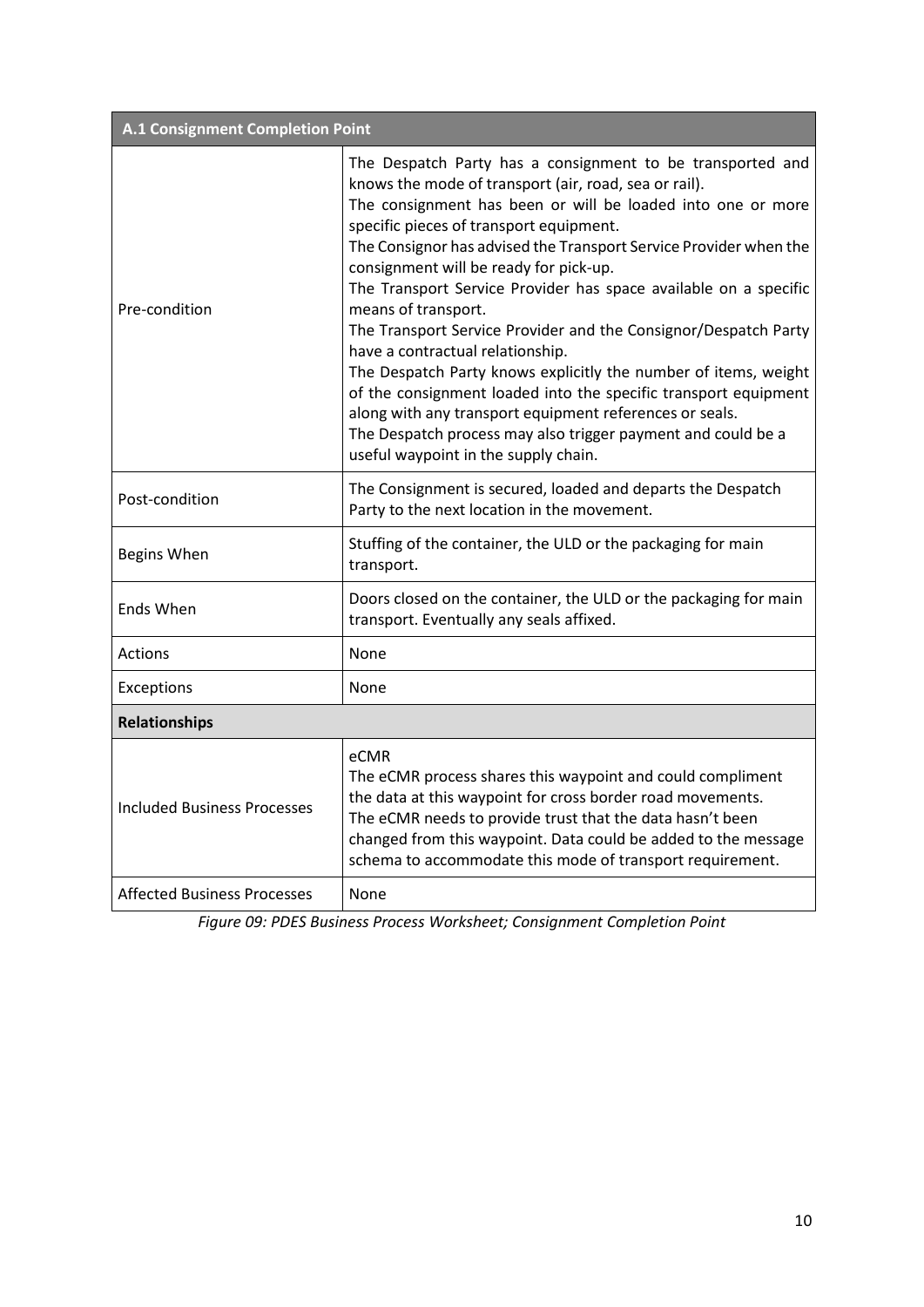

*Figure 10: PDES Business Process Activity Diagram; Consignment Completion Point*

### <span id="page-10-0"></span>5.3.3 Waypoint A.2 – Departure from the country of export

| A.2 Departure from the country of export                 |                                                                                                                                                                                                                                                                                               |  |
|----------------------------------------------------------|-----------------------------------------------------------------------------------------------------------------------------------------------------------------------------------------------------------------------------------------------------------------------------------------------|--|
| General                                                  |                                                                                                                                                                                                                                                                                               |  |
| Name                                                     | Departure from the country of export                                                                                                                                                                                                                                                          |  |
| Description                                              | Departure of the Transport Means from the country of export,<br>which could be the vessel or flight departure to its next or final<br>destination.                                                                                                                                            |  |
| <b>Details</b>                                           |                                                                                                                                                                                                                                                                                               |  |
| <b>Classified to Business Areas</b><br>and Process Areas | <b>Business Area: Multi-Modal Transport</b><br>Process Area: Ship                                                                                                                                                                                                                             |  |
| Participants and their interests                         | Transport Service Provider, Carrier, Subsequent Carrier, Despatch<br>Party                                                                                                                                                                                                                    |  |
| Stakeholders and their<br>interests                      |                                                                                                                                                                                                                                                                                               |  |
| Reference(s)                                             |                                                                                                                                                                                                                                                                                               |  |
| <b>Start / End Characteristics</b>                       |                                                                                                                                                                                                                                                                                               |  |
| Pre-condition                                            | The consignment has been loaded and delivered to a port for the<br>modes Sea, Air and Rail.                                                                                                                                                                                                   |  |
|                                                          | In the case of road movements, the consignment maybe going<br>directly from the Despatch party to the Delivery Party, so this<br>would mean that A1 and A2 would be the same.                                                                                                                 |  |
|                                                          | The Transport Service Provider has space available on a specific<br>means of transport, and the consignment has been accepted for<br>carriage on the means of transport.<br>Where applicable any customs and security formalities have been<br>completed and goods are cleared for transport. |  |
| Post-condition                                           | The consignment is secured, loaded and departed from the<br>port/place of loading for onward transport to the next location.                                                                                                                                                                  |  |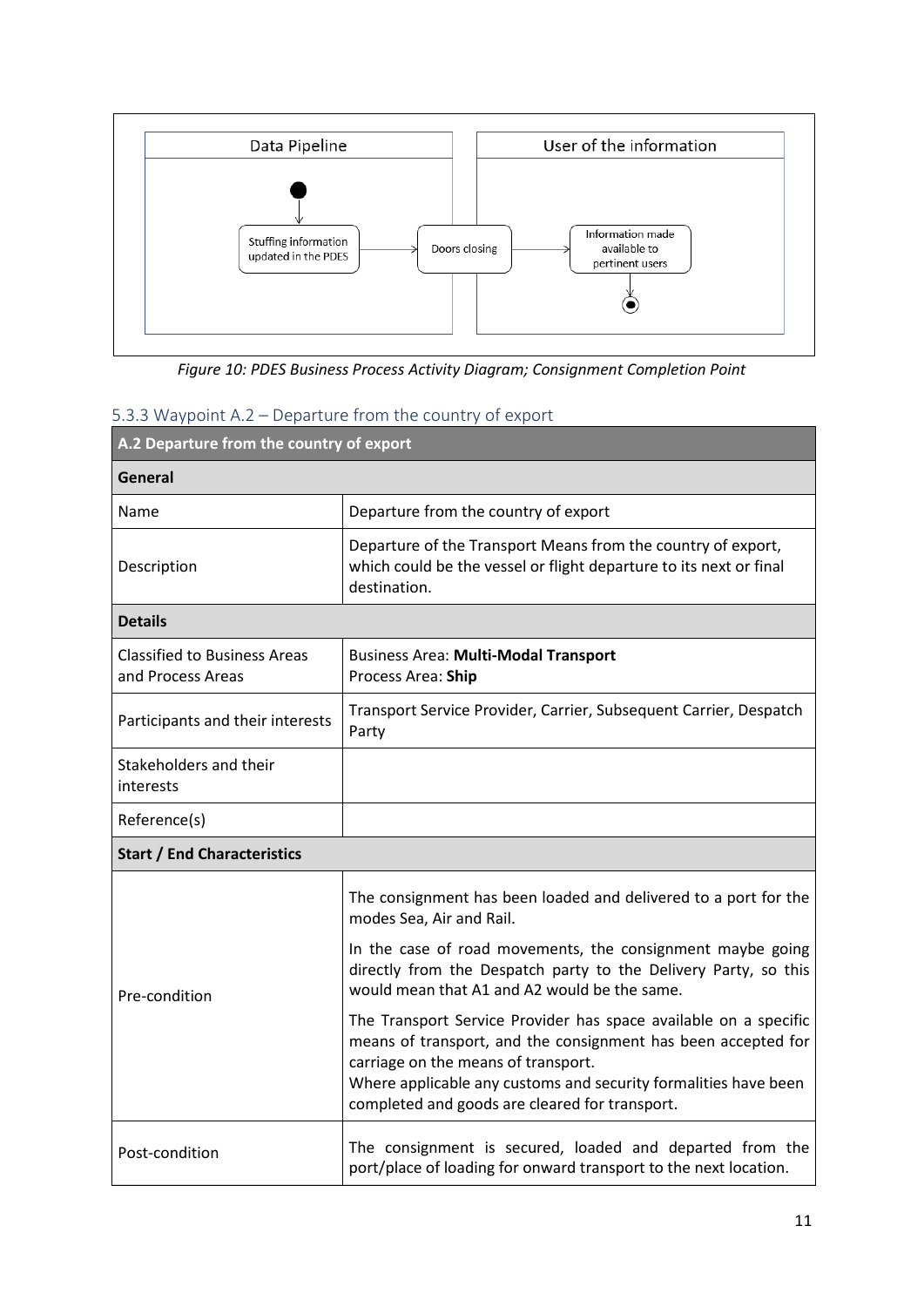| A.2 Departure from the country of export |                                                                                                                                   |  |
|------------------------------------------|-----------------------------------------------------------------------------------------------------------------------------------|--|
|                                          | The planned itinerary is confirmed.<br>The actual date and time of departure is confirmed.                                        |  |
| Begins When                              | The Carrier or Transport Service Provider has loaded the goods<br>onto the means of transport and departed the country of export. |  |
| Ends When                                | Transportation is en route.                                                                                                       |  |
| Actions                                  | None                                                                                                                              |  |
| Exceptions                               | None                                                                                                                              |  |
| <b>Relationships</b>                     |                                                                                                                                   |  |
| <b>Included Business Processes</b>       | Departure confirmation<br>Transshipment events                                                                                    |  |
| <b>Affected Business Processes</b>       | None                                                                                                                              |  |

*Figure 11: PDES Business Process Worksheet; Departure from the country of export*



*Figure 12: PDES Business Process Activity Diagram; Departure from the country of export*

<span id="page-11-0"></span>

|  |  | 5.3.4 Waypoint A.3 - Arrival declaration |
|--|--|------------------------------------------|
|  |  |                                          |

| <b>A.3 Arrival declaration</b>                           |                                                                                                  |  |
|----------------------------------------------------------|--------------------------------------------------------------------------------------------------|--|
| General                                                  |                                                                                                  |  |
| Name                                                     | Arrival declaration                                                                              |  |
| Description                                              | The point at which the required customs declaration for the<br>arrival of the goods takes place. |  |
| <b>Details</b>                                           |                                                                                                  |  |
| <b>Classified to Business Areas</b><br>and Process Areas | <b>Business Area: Regulatory</b><br>Process Area: Ship                                           |  |
| Participants and their interests                         | Carrier, Border Agencies                                                                         |  |
| Stakeholders and their<br>interests                      |                                                                                                  |  |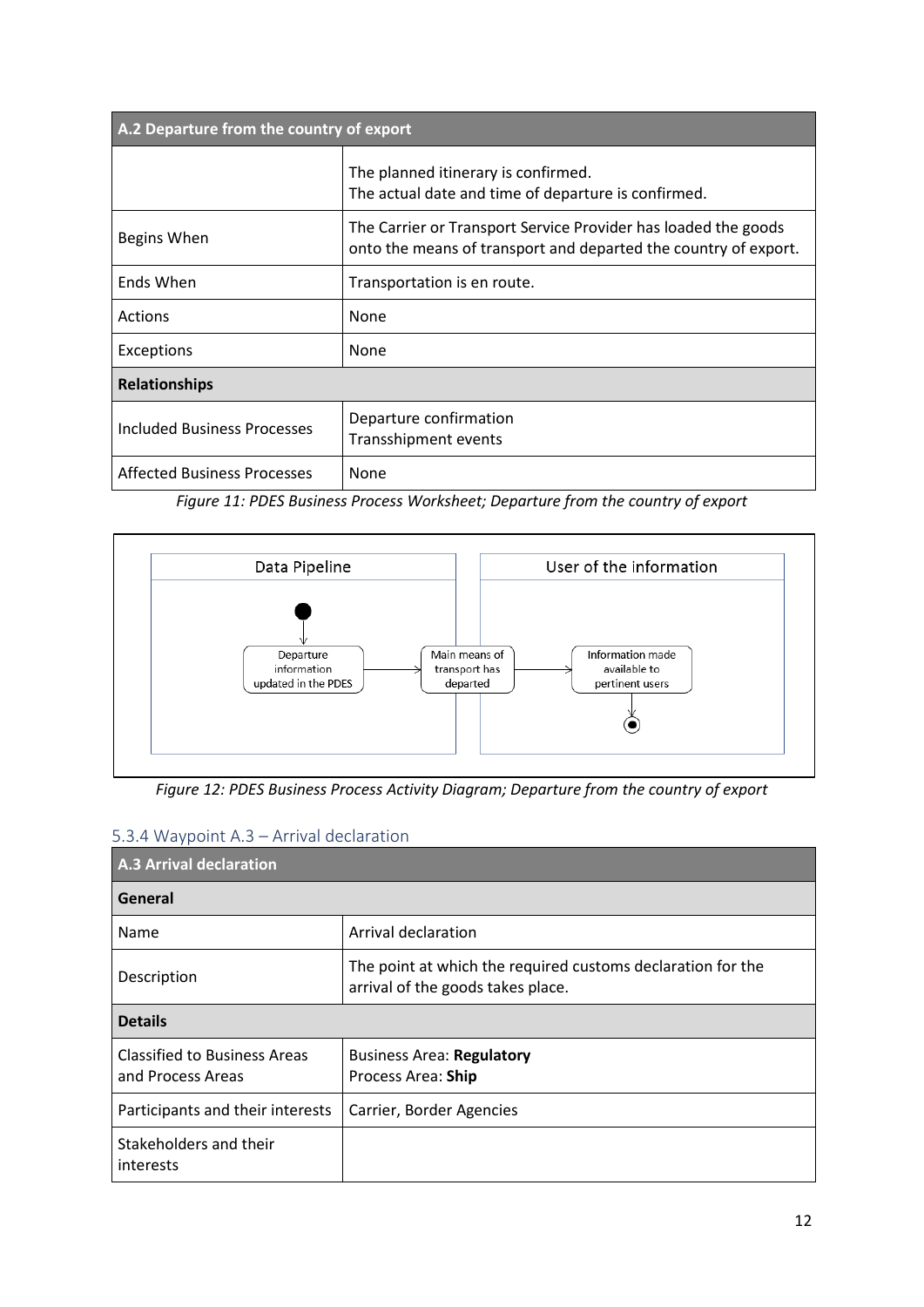| <b>A.3 Arrival declaration</b>     |                                                                                                                                                                                                                                                                                                                                                               |  |
|------------------------------------|---------------------------------------------------------------------------------------------------------------------------------------------------------------------------------------------------------------------------------------------------------------------------------------------------------------------------------------------------------------|--|
| Reference(s)                       |                                                                                                                                                                                                                                                                                                                                                               |  |
| <b>Start / End Characteristics</b> |                                                                                                                                                                                                                                                                                                                                                               |  |
| Pre-condition                      | The consignment will need to cross a border into a different<br>country or customs regime and will require a declaration to be<br>made.                                                                                                                                                                                                                       |  |
| Post-condition                     | The consignment crosses through the border and continues its<br>onward journey to the Delivery Party.                                                                                                                                                                                                                                                         |  |
| Begins When                        | Consignment arrives at the border. In some countries, this can be<br>initiated prior to the arrival.                                                                                                                                                                                                                                                          |  |
| <b>Ends When</b>                   | Cleared by regulatory authority for entry into the territory.                                                                                                                                                                                                                                                                                                 |  |
| <b>Actions</b>                     |                                                                                                                                                                                                                                                                                                                                                               |  |
| Exceptions                         | Information in the Data Pipeline could be provided earlier at the<br>request/consent of regulatory agencies.<br>Road transport may need to provide cabotage history for a driver<br>to ensure that he/she transits a country as opposed to working in<br>that country. This history could be linked to the Data Pipeline<br>entries, providing further trust. |  |
| <b>Relationships</b>               |                                                                                                                                                                                                                                                                                                                                                               |  |
| <b>Included Business Processes</b> | <b>Customs Goods Arrival Declaration</b><br>Security clearance<br>Statistical compilation for administrative purposes                                                                                                                                                                                                                                         |  |
| <b>Affected Business Processes</b> | eCMR messages could be used to make advanced/on-demand<br>consignment data available to the border agencies.                                                                                                                                                                                                                                                  |  |

*Figure 13: PDES Business Process Worksheet; Arrival declaration*



*Figure 14: PDES Business Process Activity Diagram; Arrival declaration*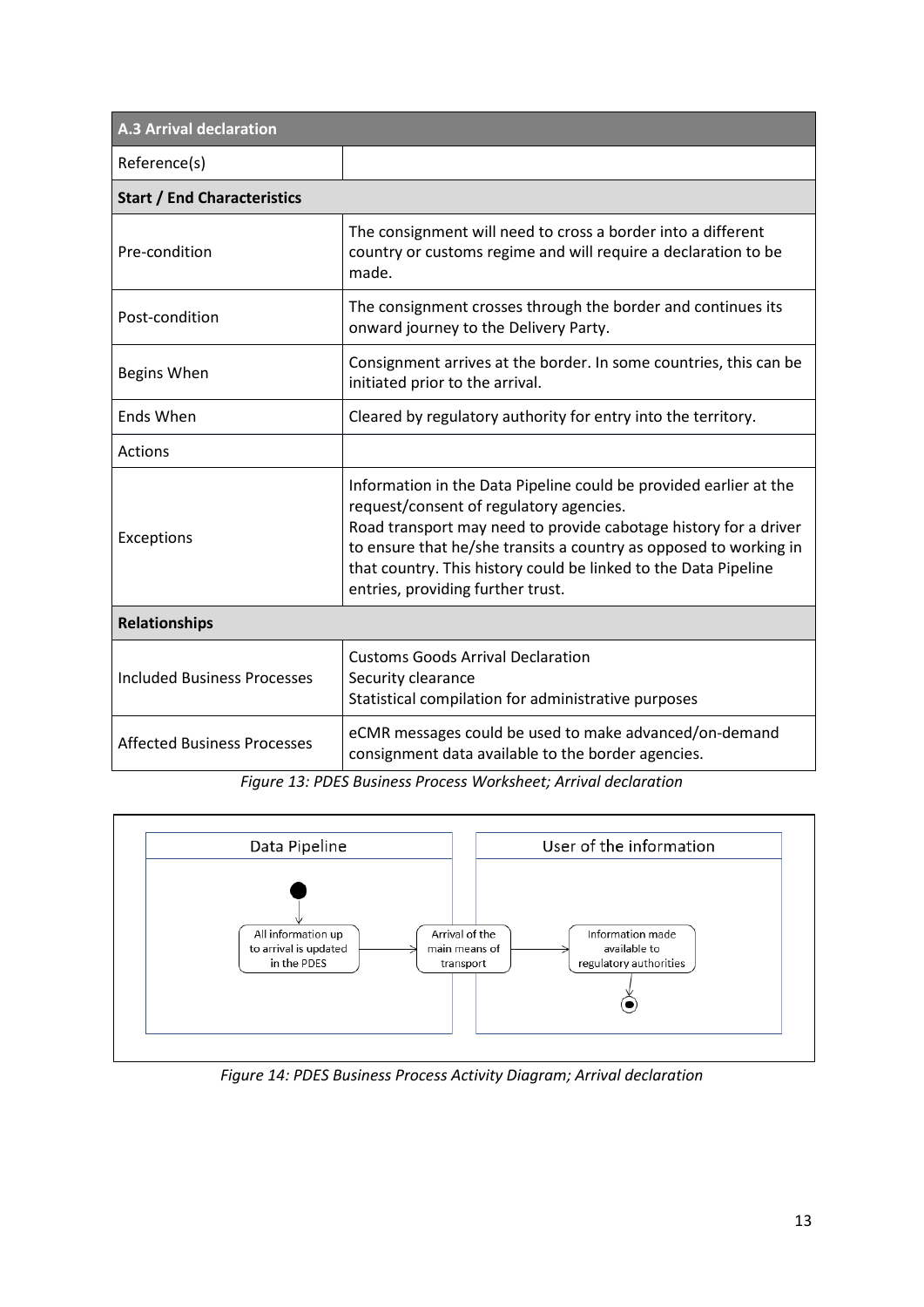### <span id="page-13-0"></span>5.3.5 Waypoint A.4 – Delivery of Consignment

| A.4 Delivery of consignment                              |                                                                                                                                                                                                                                                                                                                                                                                                                                                                                                                                                                                 |  |
|----------------------------------------------------------|---------------------------------------------------------------------------------------------------------------------------------------------------------------------------------------------------------------------------------------------------------------------------------------------------------------------------------------------------------------------------------------------------------------------------------------------------------------------------------------------------------------------------------------------------------------------------------|--|
| General                                                  |                                                                                                                                                                                                                                                                                                                                                                                                                                                                                                                                                                                 |  |
| Name                                                     | Delivery of consignment                                                                                                                                                                                                                                                                                                                                                                                                                                                                                                                                                         |  |
| Description                                              | The point at which the consignment is actually delivered to the<br>Consignee or Delivery Party under the transport contract.                                                                                                                                                                                                                                                                                                                                                                                                                                                    |  |
| <b>Details</b>                                           |                                                                                                                                                                                                                                                                                                                                                                                                                                                                                                                                                                                 |  |
| <b>Classified to Business Areas</b><br>and Process Areas | <b>Business Area: Multi-Modal Transport</b><br>Process Area: Ship                                                                                                                                                                                                                                                                                                                                                                                                                                                                                                               |  |
| Participants and their interests                         | Consignee, Delivery Party, Transport Service Provider                                                                                                                                                                                                                                                                                                                                                                                                                                                                                                                           |  |
| Stakeholders and their<br>interests                      | <b>Finance Service Provider</b>                                                                                                                                                                                                                                                                                                                                                                                                                                                                                                                                                 |  |
| Reference(s)                                             |                                                                                                                                                                                                                                                                                                                                                                                                                                                                                                                                                                                 |  |
| <b>Start / End Characteristics</b>                       |                                                                                                                                                                                                                                                                                                                                                                                                                                                                                                                                                                                 |  |
| Pre-condition                                            | The consignment is scheduled to arrive at the Delivery Party<br>location and seal numbers and 'paperwork' will be checked before<br>accepting the consignment.                                                                                                                                                                                                                                                                                                                                                                                                                  |  |
| Post-condition                                           | The Delivery Party accepts the delivered consignment.<br>The consignment is unloaded at the Delivery Party location, the<br>carrier may or may not have empty equipment or goods to be<br>returned.                                                                                                                                                                                                                                                                                                                                                                             |  |
| Begins When                                              | Goods arrive at final destination                                                                                                                                                                                                                                                                                                                                                                                                                                                                                                                                               |  |
| Ends When                                                | Consignee accepts the arrival                                                                                                                                                                                                                                                                                                                                                                                                                                                                                                                                                   |  |
| <b>Actions</b>                                           | The Delivery Party accepts the goods and confirms the correct<br>package count upon delivery from the carrier.<br>This count will be used to confirm safe receipt, advise of any<br>damages and to follow up on any customs declarations that may<br>have taken place in the event of inaccuracy or if further<br>information is required.<br>The Delivery Party may confirm if the container has been opened<br>and re-sealed by checking the seal number or on advice from a<br>customs or border authority or based on modern methods of<br>transmission such as IoT device. |  |
| Exceptions                                               |                                                                                                                                                                                                                                                                                                                                                                                                                                                                                                                                                                                 |  |
| <b>Relationships</b>                                     |                                                                                                                                                                                                                                                                                                                                                                                                                                                                                                                                                                                 |  |
| <b>Included Business Processes</b>                       |                                                                                                                                                                                                                                                                                                                                                                                                                                                                                                                                                                                 |  |
| <b>Affected Business Processes</b>                       | Customs arrival declarations and import declarations (if the piece<br>count indicates a discrepancy)                                                                                                                                                                                                                                                                                                                                                                                                                                                                            |  |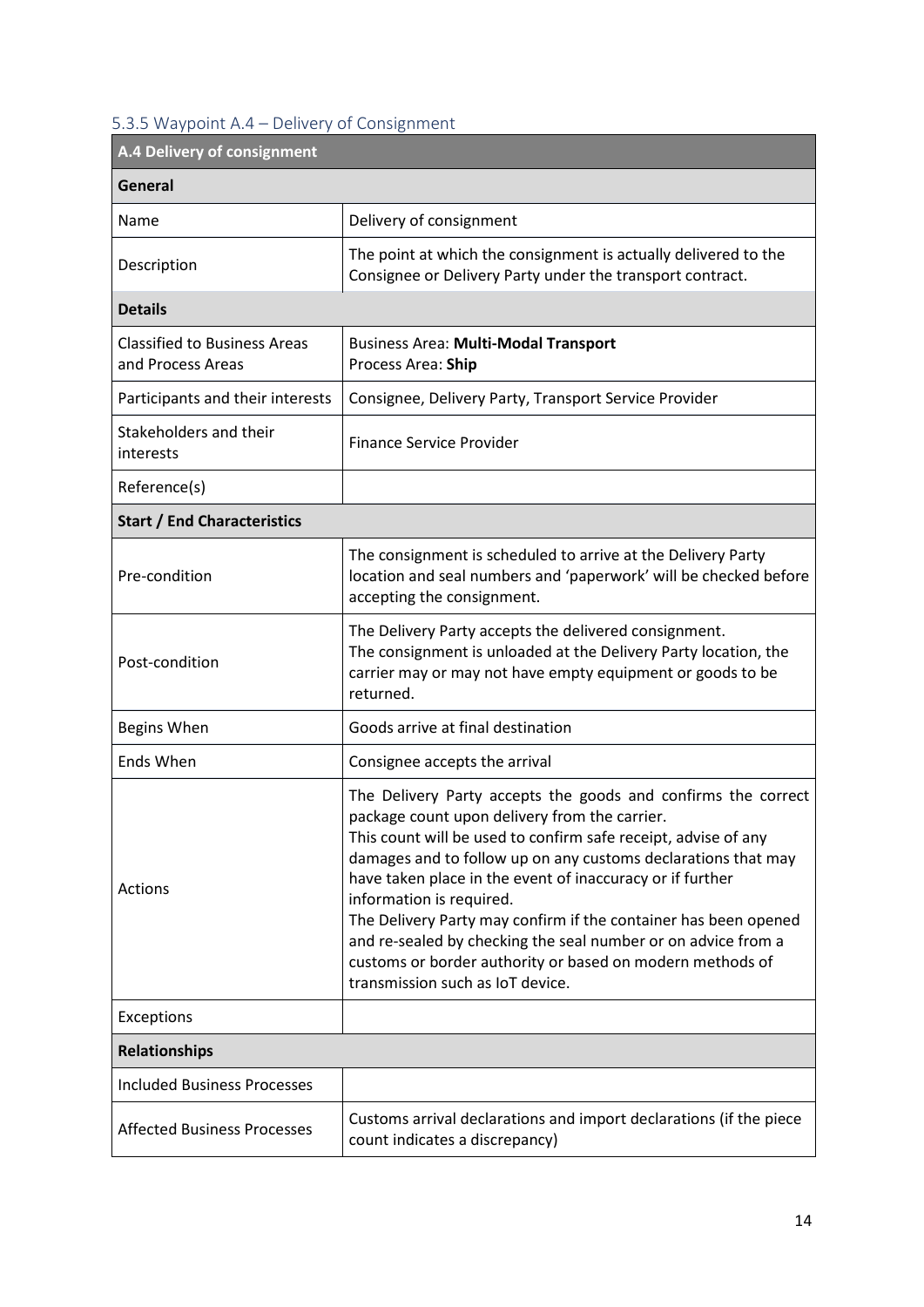| A.4 Delivery of consignment |                                                                                                                                                                                                                                                                                                                                           |
|-----------------------------|-------------------------------------------------------------------------------------------------------------------------------------------------------------------------------------------------------------------------------------------------------------------------------------------------------------------------------------------|
|                             | Payment to the Transport Service Provider (for completion of the<br>delivery) / potential conclusion of the contract of carriage<br>Payment to the Seller (for delivery of the goods) / potential<br>conclusion of the contract of sale<br>Pre-receipt of goods into a warehouse (by connecting this<br>information to a WMS for example) |

*Figure 15: PDES Business Process Worksheet; Delivery of consignment*



*Figure 16: PDES Business Process Activity Diagram; Delivery of consignment*

### <span id="page-14-0"></span>5.4 Business Choreography View

#### <span id="page-14-1"></span>5.4.1 Business Transaction View – Transactions and Authorized Roles

This document covers the main output waypoint information of the PDES. The users of the information at each waypoint can be varied depending on their business needs of the data. Furthermore, the various input and output waypoints may vary depending on the needs of the business partners and the mode of transport.

The White Paper on Data Pipeline describes a number of potential input and output waypoints. These are described in the following activity diagram: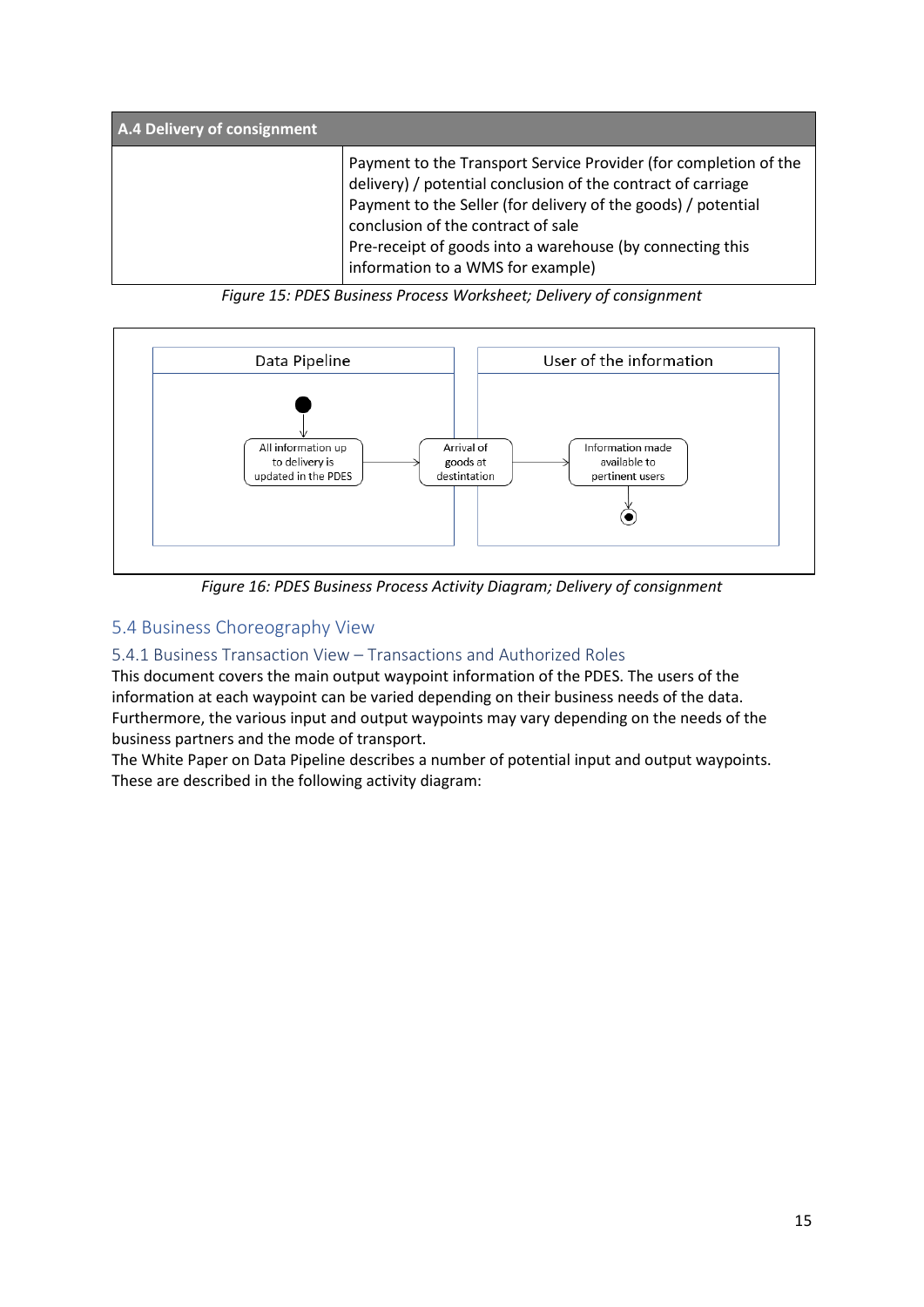

<span id="page-15-0"></span>*Figure 17: PDES example of potential Business Transaction Activity Diagram*

These interactions are between the Data Source (which can be multiple participants) and a platform/database (Data Pipeline Carrier); and between the platform/database (the Data Pipeline Carrier) and the User of the information (which can be multiple participants).

These transactions allow the exchange of small snippets of information instead of transmitting complete documents; the result is that this exchange model can potentially replace these traditional methods of data communication.

For this reason, it is not possible to describe a "requestor" and "responder" view as these do not interact directly with each other but with a platform/database (Data Pipeline Carrier).

#### 5.4.2 Business Collaboration View and Business Realization View

The source of the data and the users of the data in the generic example which was defined in the White Paper are mapped here.